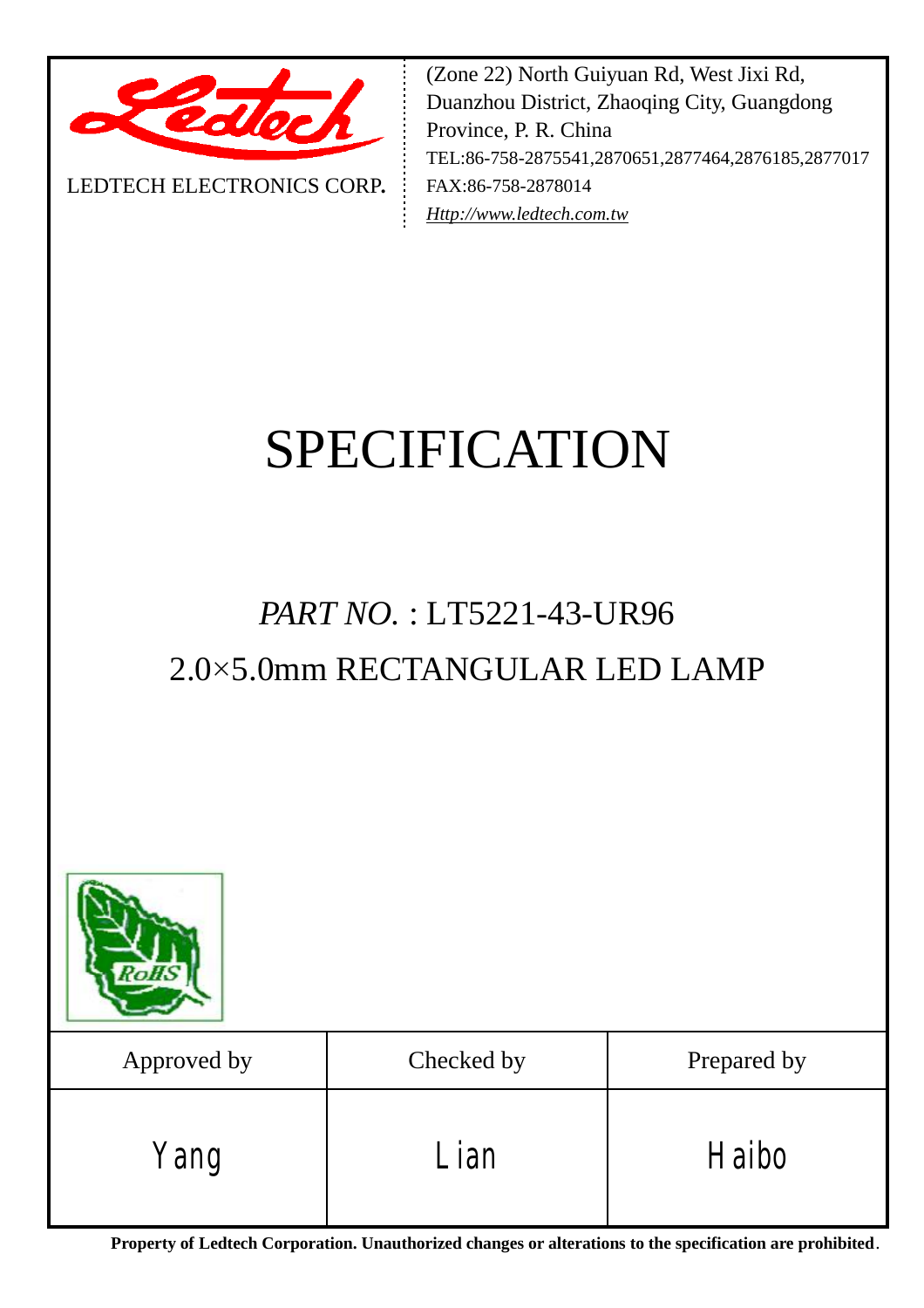

### **Description**

 **This yellow green lamp is made with AlGaInP/GaAs chip and green** 

### **diffused epoxy resin.**



#### Notes:

- 1. All dimensions are in mm.
- 2. Tolerance is  $\pm$  0.25mm unless otherwise noted.

### **Description**

| Part No.       | LED Chip     |                       |                |  |
|----------------|--------------|-----------------------|----------------|--|
|                | Material     | <b>Emitting Color</b> | Lens Color     |  |
| LT5221-43-UR96 | AlGaInP/GaAs | Yellow green          | Green diffused |  |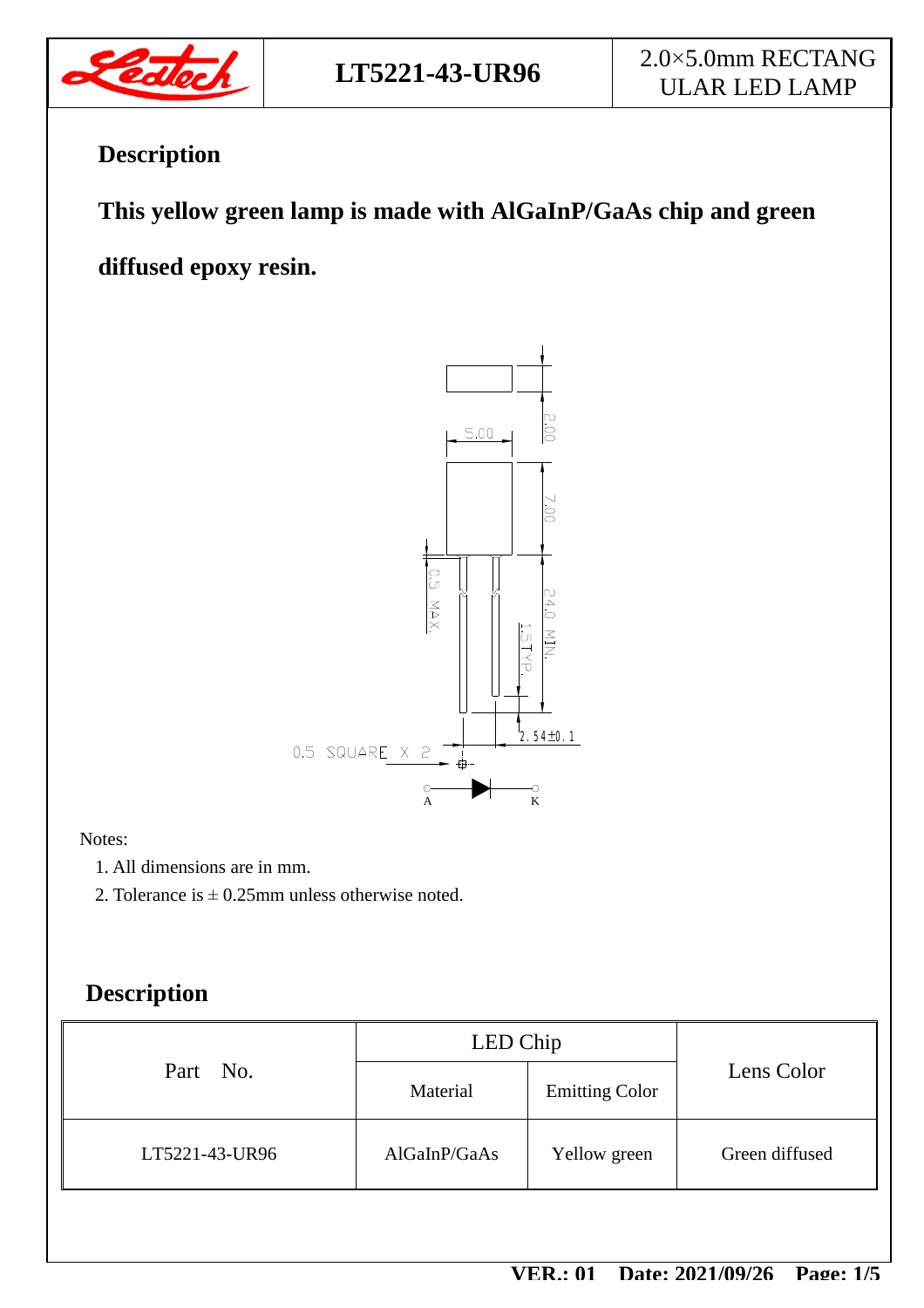

### **Absolute Maximum Ratings at Ta=25℃**

| Parameter                                       | Symbol                | Rating                                                                                | Unit         |
|-------------------------------------------------|-----------------------|---------------------------------------------------------------------------------------|--------------|
| <b>Power Dissipation</b>                        | <b>P</b> <sub>D</sub> | 72                                                                                    | mW           |
| Reverse Voltage                                 | <b>VR</b>             | 5                                                                                     | $\mathbf{V}$ |
| D.C. Forward Current                            | <b>If</b>             | 30                                                                                    | mA           |
| Reverse (Leakage) Current                       | Ir                    | 100                                                                                   | $\mu$ A      |
| Peak Current(1/10Duty Cycle,0.1ms Pulse Width.) | If $(Peak)$           | 100                                                                                   | mA           |
| <b>Operating Temperature Range</b>              | Topr.                 | $-25$ to $+85$                                                                        | $^{\circ}C$  |
| <b>Storage Temperature Range</b>                | Tstg.                 | $-40$ to $+100$                                                                       | $\gamma$     |
| Soldering Temperature(1.6mm from body)          | <b>Tsol</b>           | Dip Soldering : $260^{\circ}$ for 5 sec.<br>Hand Soldering : $350^{\circ}$ for 3 sec. |              |

### **Electrical and Optical Characteristics:**

| Parameter                 | Symbol          | Condition   | Min. | Typ. | Max. | Unit    |
|---------------------------|-----------------|-------------|------|------|------|---------|
| Luminous Intensity        | Iv              | If= $20mA$  | 9.0  | 16   |      | mcd     |
| <b>Forward Voltage</b>    | Vf              | If= $20mA$  |      | 1.9  | 2.4  | V       |
| Peak Wavelength           | $\lambda p$     | If= $20mA$  |      | 573  |      | nm      |
| Dominant Wavelength       | $\lambda$ d     | If= $20mA$  |      | 570  |      | nm      |
| Reverse (Leakage) Current | Ir              | $Vr = 5V$   |      |      | 100  | $\mu$ A |
| Viewing Angle             | $2 \theta$ 1/2  | If= $20mA$  |      | 84   |      | deg     |
| Spectrum Line Halfwidth   | $\Delta\lambda$ | $If = 20mA$ |      | 20   |      | nm      |

Notes: 1.Tolerance of Luminous Intensity is ±15%.

2.Tolerance of Forward Voltage is ±0.1V.

3.Tolerance of Dominant Wavelength is ±1nm.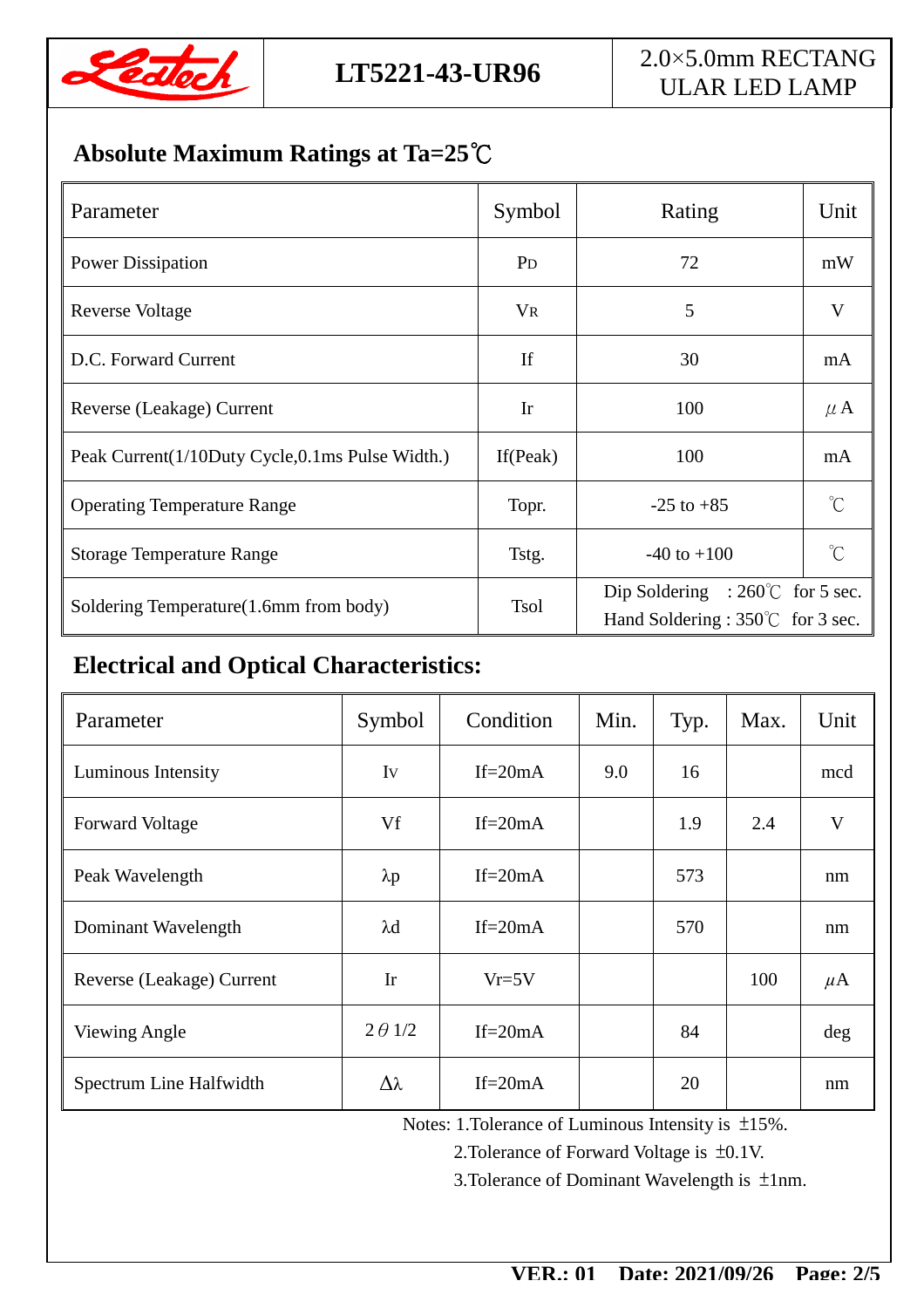

### **LT5221-43-UR96** 2.0×5.0mm RECTANG ULAR LED LAMP

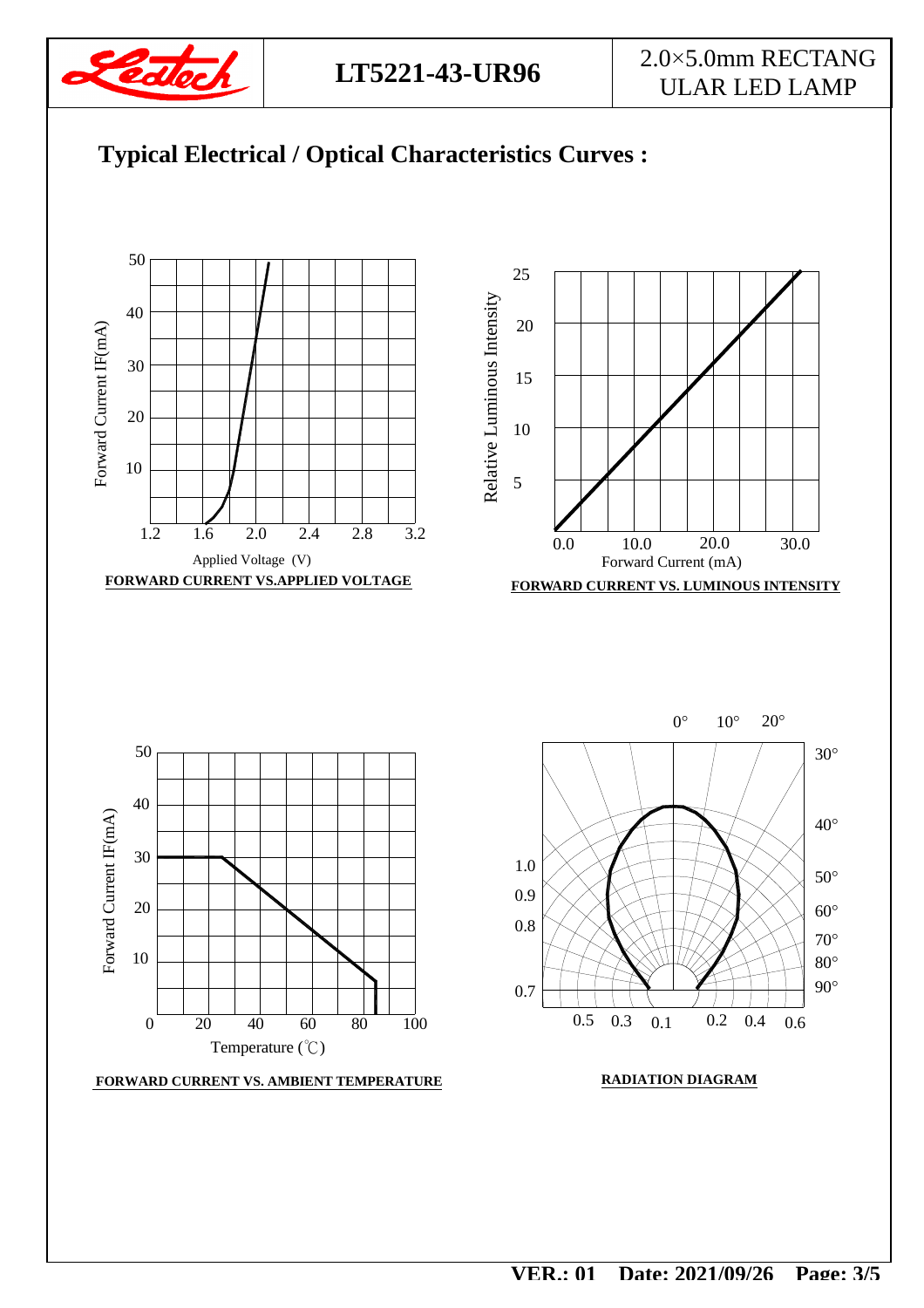

### **LT5221-43-UR96** 2.0×5.0mm RECTANG ULAR LED LAMP

#### Precautions:

#### TAKE NOTE OF THE FOLLOWING IN USE OF LED

#### 1. Temperature in use

 Since the light generated inside the LED needs to be emitted to outside efficiently, a resin with high light transparency is used; therefore, additives to improve the heat resistance or moisture resistance (silica gel , etc) which are used for semiconductor products such as transistors cannot be added to the resin. Consequently, the heat resistant ability of the resin used for LED is usually low; therefore, please be careful on the following during use. Avoid applying external force, stress, and excessive vibration to the resins and terminals at high temperature. The glass transition temperature of epoxy resin used for the LED is approximately 120-130℃. At a temperature exceeding this limit, the coefficient of liner expansion of the resin doubles or more compared to that at normal temperature and the resin is softened. If external force or stress is applied at that time, it may cause a wire rupture.

#### 2. Soldering

Please be careful on the following at soldering.

After soldering, avoided applying external force, stress, and excessive vibration until the

products go to cooling process (normal temperature), <Same for products with terminal leads>

(1) Soldering measurements:

Distance between melted solder side to bottom of resin shall be 1.6mm or longer.

(2) Dip soldering :

Pre-heat: 90℃ max. (Backside of PCB), Within 60 seconds.

Solder bath: 260±5℃ (Solder temperature), Within 5 seconds.

(3) Hand soldering: 350℃ max. (Temperature of soldering iron tip), Within 3 seconds.

#### 3. Insertion

Pitch of the LED leads and pitch of mounting holes need to be same.

4. Others

 Since the heat resistant ability of the LED resin is low, SMD components are used on the same PCB, please mount the LED after adhesive baking process for SMD components. In case adhesive baking is done after LED lamp insertion due to a production process reason, make sure not to apply external force, stress, and excessive vibration to the LED and follow the conditions below. Baking temperature: 120℃ max. Baking time: Within 60 seconds. If soldering is done sequentially after the adhesive baking, please perform the soldering after cooling down the LED to normal temperature.

5. This LED is designed to be wave solder and dip soldered on to a PCB. If reflow soldered, Ledtech cannot guarantee its reliability.

#### Disclaimer

- 1. Our department reserves the right(s) on the adjustment of product material mix for the specification.
- 2. The product meets our department published specification for a period of twelve (12) months from date of shipment.
- 3. The graphs shown in this datasheet are representing typical data only and do not show guaranteed values.
- 4. When using this product, please observe the absolute maximum ratings and the instructions for using outlined in these specification sheets. Our department assumes no responsibility for any damage resulting from the use of the product which does not comply with the absolute maximum ratings and the instructions included in these specification sheets.
- 5. These specification sheets include materials protected under copyright of our department. Reproduction in any form is prohibited without obtaining our department's prior consent.

This product is not intended to be used for military, aircraft, automotive, medical, life sustaining or life saving applications or any other application which can result in human injury or death. Please contact authorized our department sales agent for special application request.